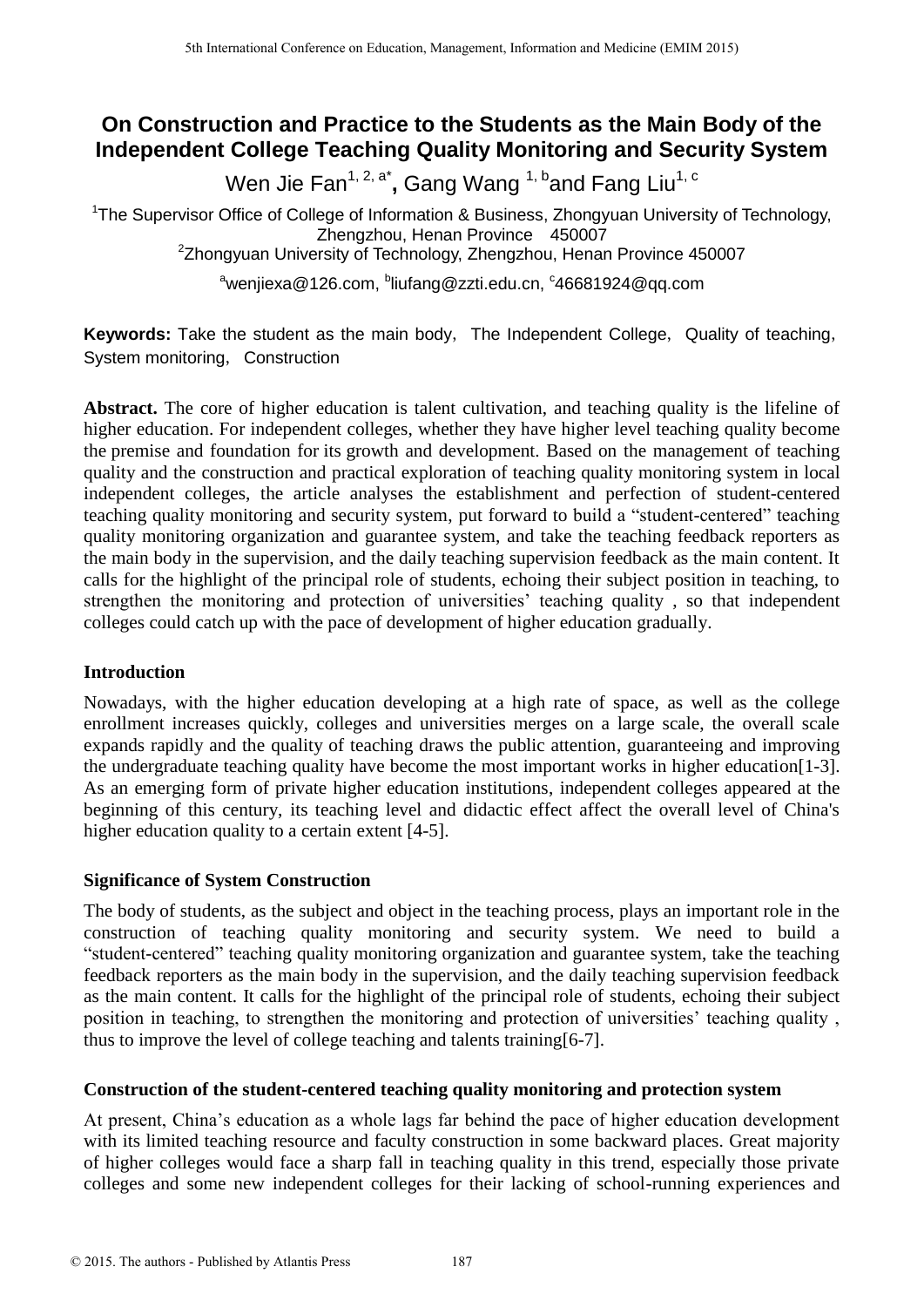resources like teachers, hardware facilities, and management teams. They could not combine smoothly their developing demands with the practical condition of relying too much on the parent university. In order to change this situation, many universities have set up a teaching management mechanism, established some teaching supervision institutions, formulated the corresponding system, and strengthen the construction of teaching operation management mechanism and supervision mechanism constantly. They hope these measures would be helpful in cultivating outstanding talents who meet the needs of social and economic development, and in improving their teaching quality so that they could catch up with the pace of development of higher education gradually [8].

Teaching supervision and security work in china's private universities, however, is still in its early stages of development with its related system and mechanism construction work remains to be further perfected. They need to explore a thorough system in teaching quality monitoring and security step by step, which is suitable for both their own actual development needs and China's national conditions, so as to truly promote the higher education in a rapid and healthy way.

The construction of student supervising team is a symbol of transformation, with the teaching management and supervision main body transformed from "unified" to "pluralism", and the students from "managed objects" to "active participant" and "self management". It represents the establishment of student's position as the main body of teaching supervision, corresponding to their subjectivity education. And it is also beneficial to cultivate students' awareness of teaching management consciousness, as well as to initiative their enthusiasm, participation and creativity in teaching management.

The power of the teaching quality monitoring and the security was greatly enriched with the help of student supervisor taking part in. Besides, combination and complement among different supervising organization could also perfect the teaching quality monitoring and security system structure. It is a new access to the construction of teaching monitoring and the security mechanism. Figure1 is the composition of student-centered teaching quality monitoring and security system [9].



Fig.1. The composition of Student-centered teaching quality monitoring and security system

**Decision making and commanding system.** Overall responsibility should be taken on the key leadership in the operation of teaching quality and guarantee system, along with the effective control of teaching process and teaching practice, and decisions on major issues in the teaching. Make sure every aspect of work goes smoothly through the practice of teaching quality monitoring and security system.

**System of operation and implementation.** Decisions and contents of the decision make and commanding system should be put into effect, various problems affecting teaching quality need to be solved quickly. It is also encouraged to put forward improvement suggestions for the operation of the system, and then to improve it in practice.

**Information Feedback and Processing System.** The key foundation of teaching quality monitoring is to establish effective teaching quality information collecting and feedback system, which will help us fully master the dynamic working information, analyze the teaching status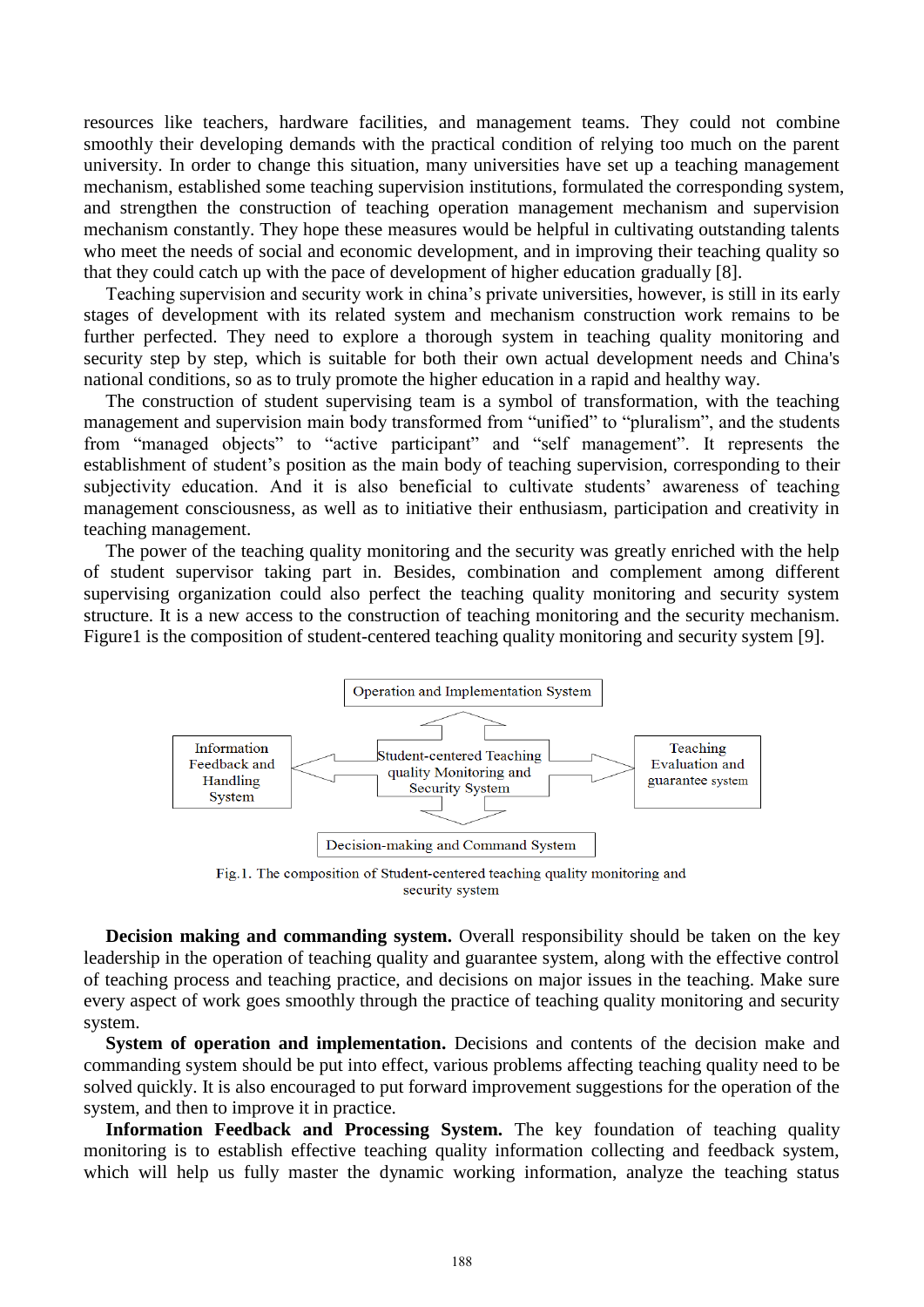correctly and also improve the problems that we have discovered. The main way of operating this system is to collect information from student information assistant's class monitoring, students' evaluation of teaching, teachers' evaluation of learning, supervision by principal leaders and teaching supervisors. Through the information we have collected from a wide variety of channels, we could analyze them and then provide feedback to the teaching monitoring and safeguarding system as fast as possible, which would provide valid evidence for making right decision and adopting regular measures timely [10-11].

**Teaching Evaluating System.** The center role of college teaching quality monitoring system is student information assistant. The key part of college teaching quality monitoring and safeguarding system is to establish the teaching evaluation system that based on "students' evaluation of teaching" and "information assistant's feedback of class monitoring", etc. The establishments of student information assistant teams and regulations have changed the one-way teaching quality monitoring model of "College supervisors-teachers" for recent years, which helps to construct a multidimensional network system of college teaching quality monitoring with college supervisors, teaching managers and teachers [12-13].

**System Guaranteeing.** Any kind of establishment and operation of system needs to be guaranteed by feasible and effective regulations. We need to strengthen system building and establish sound regulations for teaching quality monitoring and guaranteeing system, such as teaching quality monitoring method, student information assistant working rules, teaching supervision measures, the measures for the administration of teaching supervision experts, working regulations for faculty and college leaders, etc. In order to provide systemic guarantee for teaching quality evaluation and monitoring, college needs to pay close attention to the responsibility tracing system on every level on teaching quality monitoring and goal achieving. Meanwhile, the system is responsible for improving and perfecting the work of teaching supervision and assessment such as students' evaluation of teaching, selective examination of class teaching and dissertation, etc. With specific conditions in every college, the system needs to be established and drive with the strict incentive and restraint mechanism, which may lay a good foundation for creating circulating-closing system of teaching quality monitoring and guaranteeing.

### **The Operation of "Students-centered" Teaching Quality Monitoring and Guaranteeing**

**Early Warning Mechanism Based on the Principle of "Prevention First and Control crucial".**  Taking part in every line of teaching activity, teaching quality has to cover the whole teaching process. Breaking the qualitatively evaluating rules, teaching quality monitoring system should solve problems when they are budding or during teaching process by adopting the method of "prevention first and control crucial". With the help of student information assistants, the working mechanism helps to develop the student-centered role of teaching and monitoring. Through strengthening the monitoring efforts and providing wide and true feedback, the operation of the working mechanism will help the relative monitoring department to discover and improve the problems exactly and effectively, which would put an end to the occurrence of serious teaching accidents and guarantee the accomplishment of teaching task.

**Improve Student Information Assistants' Monitoring Ability by Training and Guiding.**  Monitoring and guaranteeing teaching quality is a kind work with strong policy and profession. Only through systemic orientation and guide could college students (especially freshmen) accomplish the monitoring assignment successfully. In order to form self-monitoring and self-managing system based on "students-centered" and "students' participation in teaching management", the college can take the measures as followings:

(1) Strengthen training. Through training, student information assistants will be more familiar with the teaching managing policies and regulations, which will promote the monitoring work with rules to follow.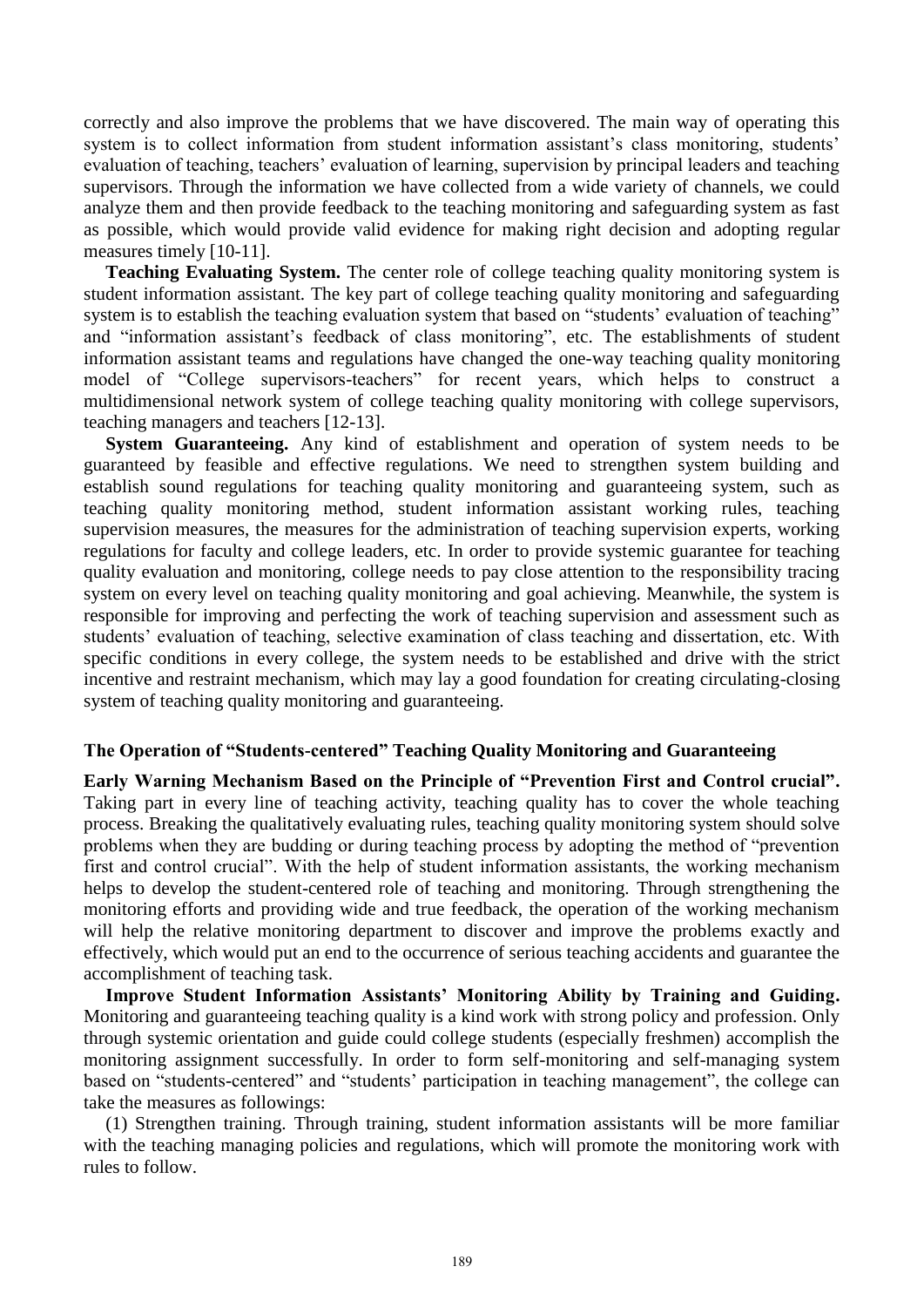(2) Guide patiently. Through guiding, student information assistants get to know the basic rules of college teaching process systemically and thus to concentrate on monitoring work.

(3) Strengthen publicity. The monitoring and guaranteeing department should widely conduct propaganda about the teaching management rules and basic knowledge of education and teaching through various channels such as campus net, radio station and college newspaper. The students are gradually trained to develop the sense and capacity of monitoring teaching quality with rules consciously. Based on the different kinds of problems that have occurred during teaching process, relative department should guide information assistants to know exactly the key monitoring tasks in different teaching phases and lead them to monitor the whole teaching process (lecture preparation, class teaching, experimental teaching, homework assigning and correcting, extracurricular tutoring, practice, curriculum design, exam, etc.) in order to guarantee the students' actual interests.

**The Regulatory and Various Models of Teaching Monitoring and Inspection.** In order to carry out the monitoring and inspecting work widely and multidimensionality, in order to strengthen the supervision and guide of teaching problems students reflecting of new teachers and young teachers, in order to help teachers take a correct attitude and improve teaching levels, college needs to establish a variety of monitoring systems and operative methods. And the monitoring methods concludes: students information assistants' supervision, teaching quality monitoring by college relative department, teaching supervisory experts' visiting classes, and college leaders' visiting classes; supervising in class by students, evaluating teaching termly, organizing forums of teaching information feedback or questionnaire survey; setting Ten cent QQ group and Fetion group of student information assistants, opening teaching information feedback mails and organizing the meetings of information assistants regularly, etc.

**Smooth and Efficient Teaching Quality Monitoring Feedback Channels.** Smooth and efficient teaching quality monitoring feedback channel, is to establish and improve teaching quality monitoring and security system, effectively guaranteeing the quality of teaching ; the university is gradually grow and develop student teaching information member team, which is the main force of teaching monitoring front.

According to university teaching practice, in order to establish a sound system of Student Informants as working premise, combined with professional layout and personnel training program, leaders of universities select outstanding ability and full responsibility students as teaching information officer who are managed by teaching Steering unified administration.

After various aspects of training and guidance systems, teaching supervision departments should organize information officer to make overall supervision of the teaching staff, and timely feedback the information to teaching supervision department.

Teaching supervision departments will classify and analyze the teaching problem from students, then report it to the school leadership and go hand with all teaching units, through the "teaching supervision Briefing", in order to resolve the issue in a timely and proper manner, and to form suggestions of feedback and the situation summary with school-wide publicity, to form a complete and unimpeded, as shown in figure 2.



Fig.2 Student supervision and feedback system

**Competitive Mechanism with Distinct Hierarchy.** Teaching monitoring feedback is one of the core works of the "student-centered" teaching quality monitoring and security system. Establishing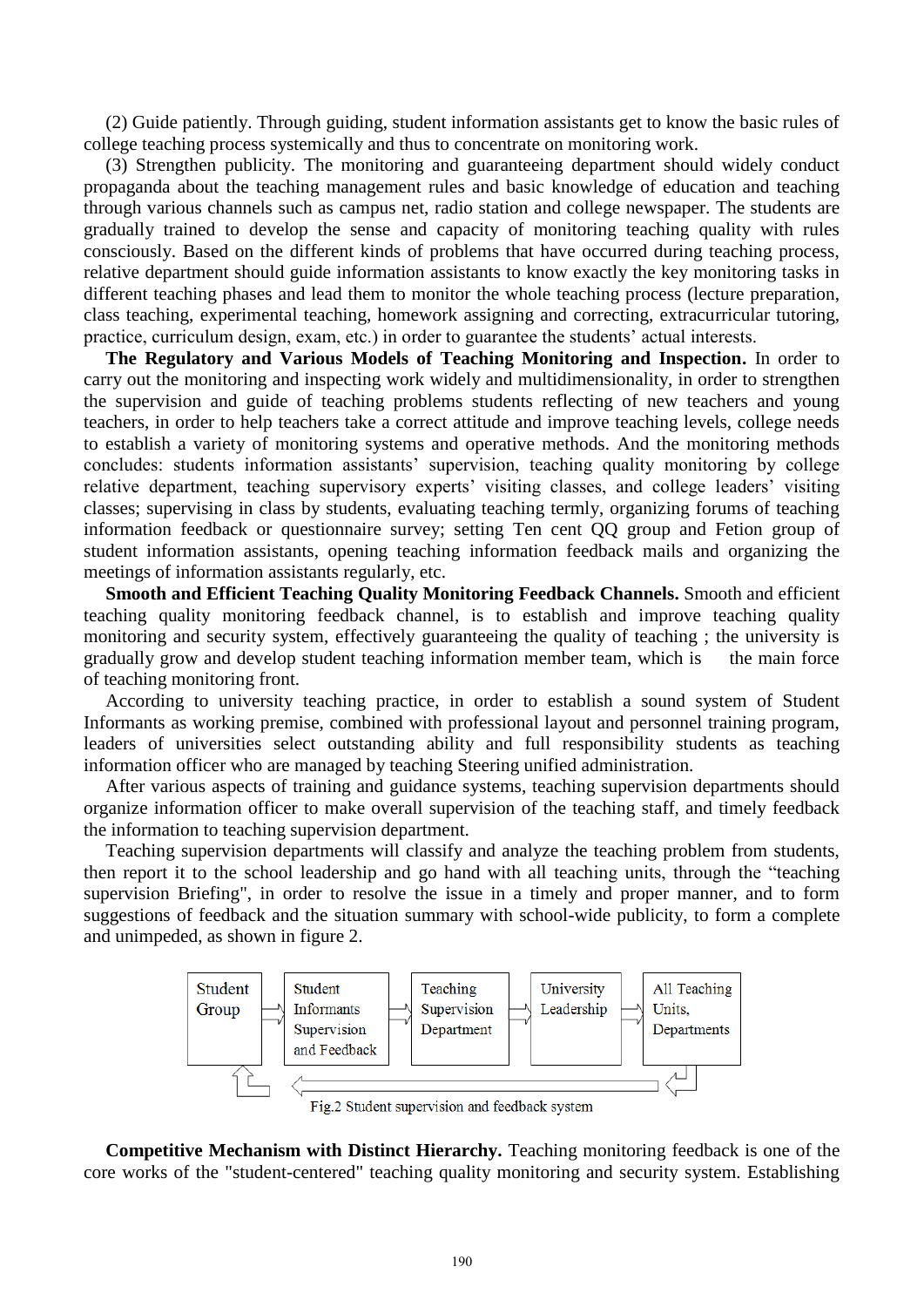long-term competition and incentive mechanism is to ensure the feedback to work healthy and rapidly. We should strive to create a hospital-level, department level information management level competition and to build a "rewards combined with material and spirit" incentives, strength the ownership and sense of self and responsibility of student teaching information member.

**Incentives.** Leadership of universities can offer grants of communication and work-study grants for some of the teaching information management staff, and offer prizes for outstanding student teaching information officer and add scores for their annual scholarships and Stipend assessment, by doing these the material reward can be strengthened. Student Informants will be rewarded with letters of appointment, and enjoy the equal treatment as the students in the university student union. Conducting annual outstanding information station, excellent webmaster, "Outstanding Student Informants" award, presenting award certificates, and holding awards ceremony will be recognized as a spiritual and other incentives, in order to enhance awareness of information officer team cohesion, collective sense of honor and identity of the majority of teachers and students in teaching information workers work.

**Competition.** It is better to strengthen the construction of competition under the effective promotion of a good incentive mechanism. Formulating strict "campuses kiosk total Webmaster - Department of Information Station - faculties Information workers" teaching monitoring station level information management and evaluation mechanisms is necessary. Through monthly teaching quality evaluation feedback information table (scoring), combining with the usual feedback platform in teaching monitoring (student Informants feedback work through QQ group, flying letters groups, feedback mail, etc.) in the performance evaluation and implementation of quantitative points system, which is the main basis for the annual review of the advanced. To those who do not meet the expectations with utilitarian behavior, and who is incapable of teaching monitoring feedback work, and is irresponsible, "criticism and education" and "bottom out" is necessary; for those who is incorrigible or with misconduct attitudes, or low capacity not to hire or direct firing is necessary; selecting other excellent students to fill the place can urge members to strengthen self-discipline and self-examination, and to fully stimulate and motivate their potential for work, and to promote the healthy development of information workers groups.

Exploring and building "student-centered", reflecting the "student-centered" principle as building and construction objectives, taking a systematic, standardized and scientific system as the protection, using close coordination with each other to organize for the implementing agencies, those can be purposeful to evaluate the quality of teaching and monitoring and applying effect to the quality of teaching, so as to achieve the intended purpose of teaching quality monitoring and security system, which will be an independent institute to strengthen self-construction, guarantee quality of personnel training school level and long-term issues and long-term task.

### **Acknowledgements**

This study was partially supported by grants from the soft science research project of Henan province in 2014 and teaching research project of supervisor office of college of information & business, zhongyuan university of technology in 2014.

#### **References**

- [1] K.K. Huo, H.J. Zhang, Y. Zhang and Q.W. Zhang: Journal of Shanxi University of Technology (Natural Science Edition), (2005) No.4, p65
- [2] J.M. Sun, S.Y. Zhao: Theory and Practice of Education, (2014) No.6, p6
- [3]Y.L. Zhang: Journal of Hengshui University, (2014) No.4, p109
- [4]Y. Liu, J. Zhang: Value Engineering, (2012) No.12, p241